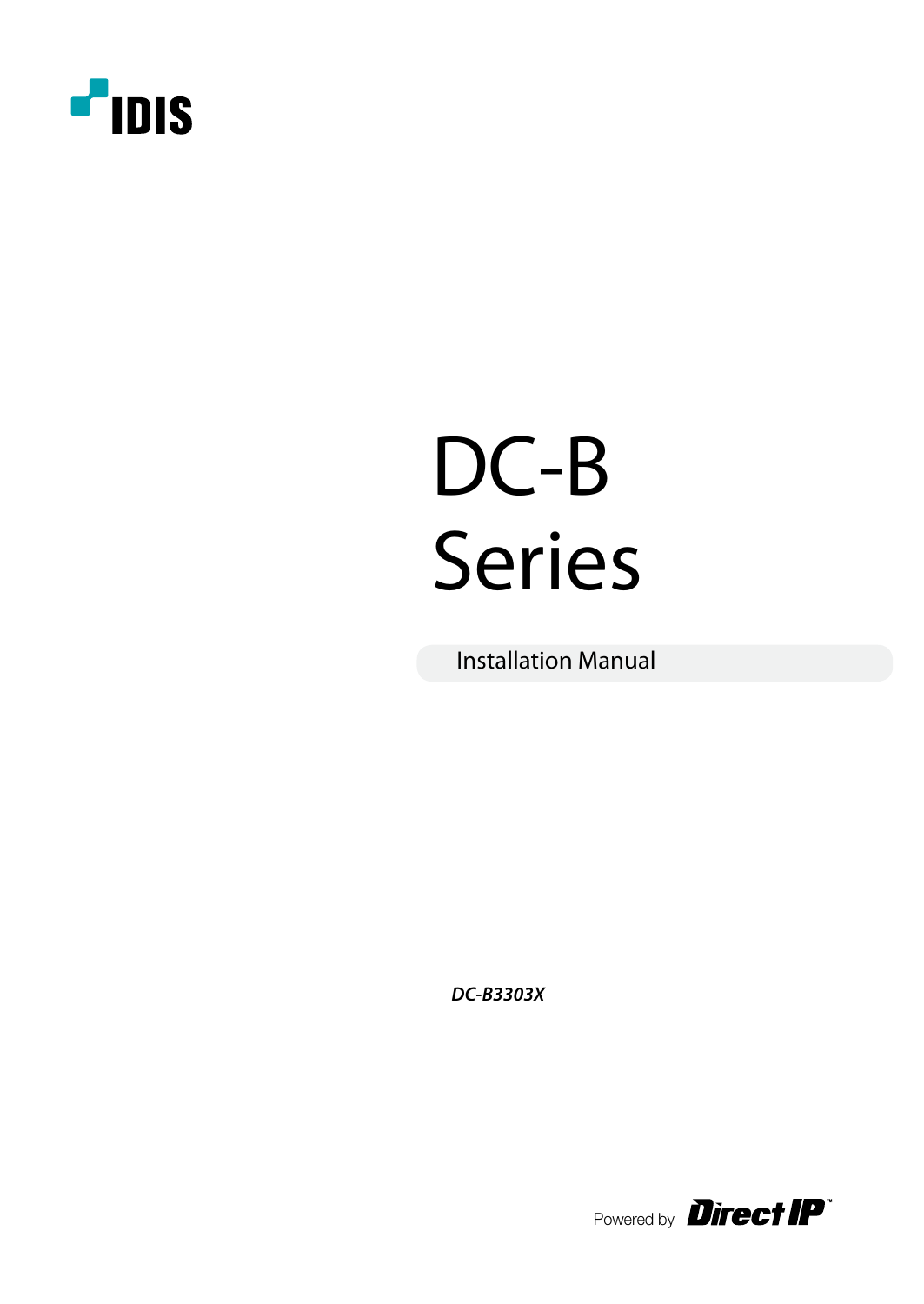# **Before reading this manual**

This is a basic installation manual for use of an IDIS network camera. Users who are using this product for the first time, as well as users with experience using comparable products, must read this manual carefully before use and heed to the warnings and precautions contained herein while using the product. Safety warnings and precautions contained in this manual are intended to promote proper use of the product and thereby prevent accidents and property damage and must be followed at all times. Once you have read this manual, keep it at an easily accessible location for future reference.



• The manufacturer will not be held responsible for any product damage resulting from the use of unauthorized parts and accessories or from the user's failure to comply with the instructions contained in this manual.

- The information in this document is believed to be accurate as of the date of publication. The manufacturer is not responsible for any problems resulting from the use thereof. The information contained herein is subject to change without notice. Revisions or new editions to this publication may be issued to incorporate such changes.
- It is recommended that first-time users of this network camera and individuals who are not familiar with its use seek technical assistance from their retailer regarding product installation and use.
- If you need to disassemble the product for functionality expansion or repair purposes, you must contact your retailer and seek professional assistance.
- Both retailers and users should be aware that this product has been certified as being electromagnetically compatible for commercial use. If you have sold or purchased this product unintentionally, please replace with a consumer version.

# **Safety Symbols**

| Symbol   | <b>Type</b>       | <b>Description</b>  |  |
|----------|-------------------|---------------------|--|
| سيد السو | IEC60417, No.5031 | Direct current      |  |
| $\sim$   | IEC60417, No.5032 | Alternating current |  |

# **In-Text**

| Symbol | Type                                                                    | <b>Description</b> |  |
|--------|-------------------------------------------------------------------------|--------------------|--|
| Δ      | Important information concerning a specific function.<br><b>Caution</b> |                    |  |
|        | Useful information concerning a specific function.<br><b>Note</b>       |                    |  |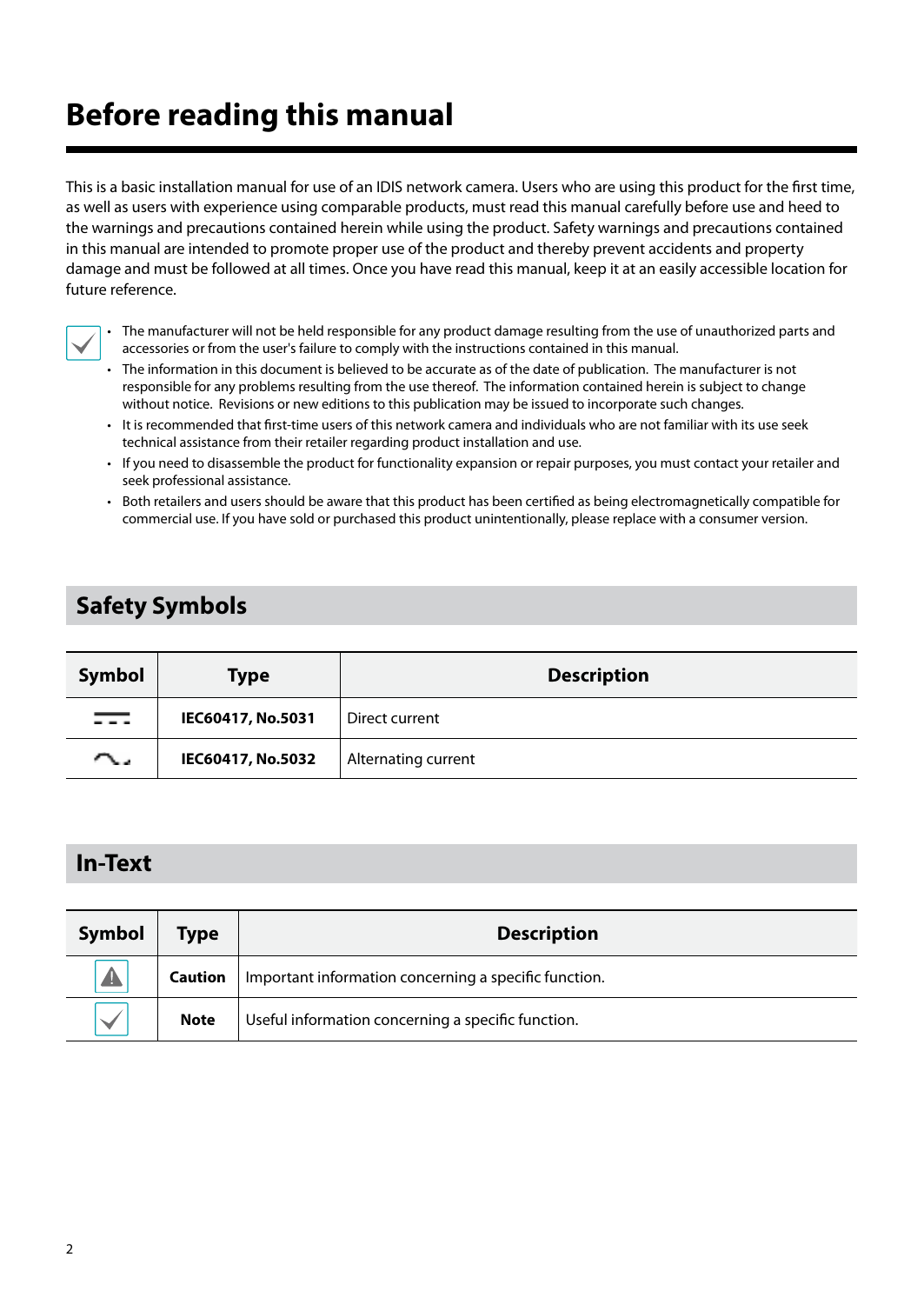# **Safety Precautions**

# **WARNING**

RISK OF ELECTRIC SHOCK

DO NOT OPEN

**WARNING**: TO REDUCE THE RISK OF ELECTRIC SHOCK, DO NOT REMOVE COVER (OR BACK). NO USER-SERVICEABLE PARTS INSIDE. REFER SERVICING TO QUALIFIED SERVICE PERSONNEL.

## **Important Safeguards**

#### **1. Read Instructions**

All the safety and operating instructions should be read before the appliance is operated.

#### **2. Retain Instructions**

The safety and operating instructions should be retained for future reference.

#### **3. Cleaning**

Unplug this equipment from the wall outlet before cleaning it. Do not use liquid aerosol cleaners. Use a damp soft cloth for cleaning.

#### **4. Attachments**

Never add any attachments and/or equipment without the approval of the manufacturer as such additions may result in the risk of fire, electric shock or other personal injury.

#### **5. Water and/or Moisture**

Do not use this equipment near water or in contact with water.

#### **6. Placing and Accessories**

Do not place this equipment on an wall or ceiling that is not strong enough to sustain the camera. The equipment may fall, causing serious injury to a child or adult, and serious damage to the equipment. Wall or shelf mounting should follow the manufacturer's instructions, and should use a mounting kit approved by the manufacturer.



This equipment and cart combination should be moved with care. Quick stops, excessive force, and uneven surfaces may cause the equipment and cart combination to overturn.

Do not place this equipment in an enclosed space. Sufficient ventilation is required to prevent an increase in ambient temperature which can cause malfunction or the risk of fire.

#### **7. Power Sources**

This equipment should be operated only from the type of power source indicated on the marking label. If you are not sure of the type of power, please consult your equipment dealer or local power company.

You may want to install a UPS (Uninterruptible Power Supply) system for safe operation in order to prevent damage caused by an unexpected power stoppage. Any questions concerning UPS, consult your UPS retailer.

This equipment should be remain readily operable.

#### **8. Power Cord**

Operator or installer must remove power and TNT connections before handling the equipment.

#### **9. Lightning**

For added protection for this equipment during a lightning storm, or when it is left unattended and unused for long periods of time, unplug it from the wall outlet and disconnect the antenna or cable system. This will prevent damage to the equipment due to lightning and power-line surges. If thunder or lightning is common where the equipment is installed, use a surge protection device.

#### **10. Overloading**

Do not overload wall outlets and extension cords as this can result in the risk of fire or electric shock.

#### **11. Objects and Liquids**

Never push objects of any kind through openings of this equipment as they may touch dangerous voltage points or short out parts that could result in a fire or electric shock. Never spill liquid of any kind on the equipment.

#### **12. Servicing**

Do not attempt to service this equipment yourself. Refer all servicing to qualified service personnel.

#### **13. Damage requiring Service**

Unplug this equipment from the wall outlet and refer servicing to qualified service personnel under the following conditions:

- A. When the power-supply cord or the plug has been damaged.
- B. If liquid is spilled, or objects have hit the equipment.
- C. If the equipment has been exposed to rain or water.
- D. If the equipment does not operate normally by following the operating instructions, adjust only those controls that are covered by the operating instructions as an improper adjustment of other controls may result in damage and will often require extensive work by a qualified technician to restore the equipment to its normal operation.
- E. If the equipment has been dropped, or the cabinet damaged.
- F. When the equipment exhibits a distinct change in performance this indicates a need for service.

#### **14. Replacement Parts**

When replacement parts are required, be sure the service technician has used replacement parts specified by the manufacturer or that have the same characteristics as the original part. Unauthorized substitutions may result in fire, electric shock or other hazards.

#### **15. Safety Check**

Upon completion of any service or repairs to this equipment, ask the service technician to perform safety checks to determine that the equipment is in proper operating condition.

#### **16. Field Installation**

This installation should be made by a qualified service person and should conform to all local codes.

#### **17. Correct Batteries**

Warning: Risk of explosion if battery is replaced by an incorrect type. Replace only with the same or equivalent type.

Dispose of used batteries according to the instructions.

The battery shall not be exposed to excessive heat such as sunshine, fire or the like.

#### **18. Tmra**

A manufacturer's maximum recommended ambient temperature (Tmra) for the equipment must be specified so that the customer and installer may determine a suitable maximum operating environment for the equipment.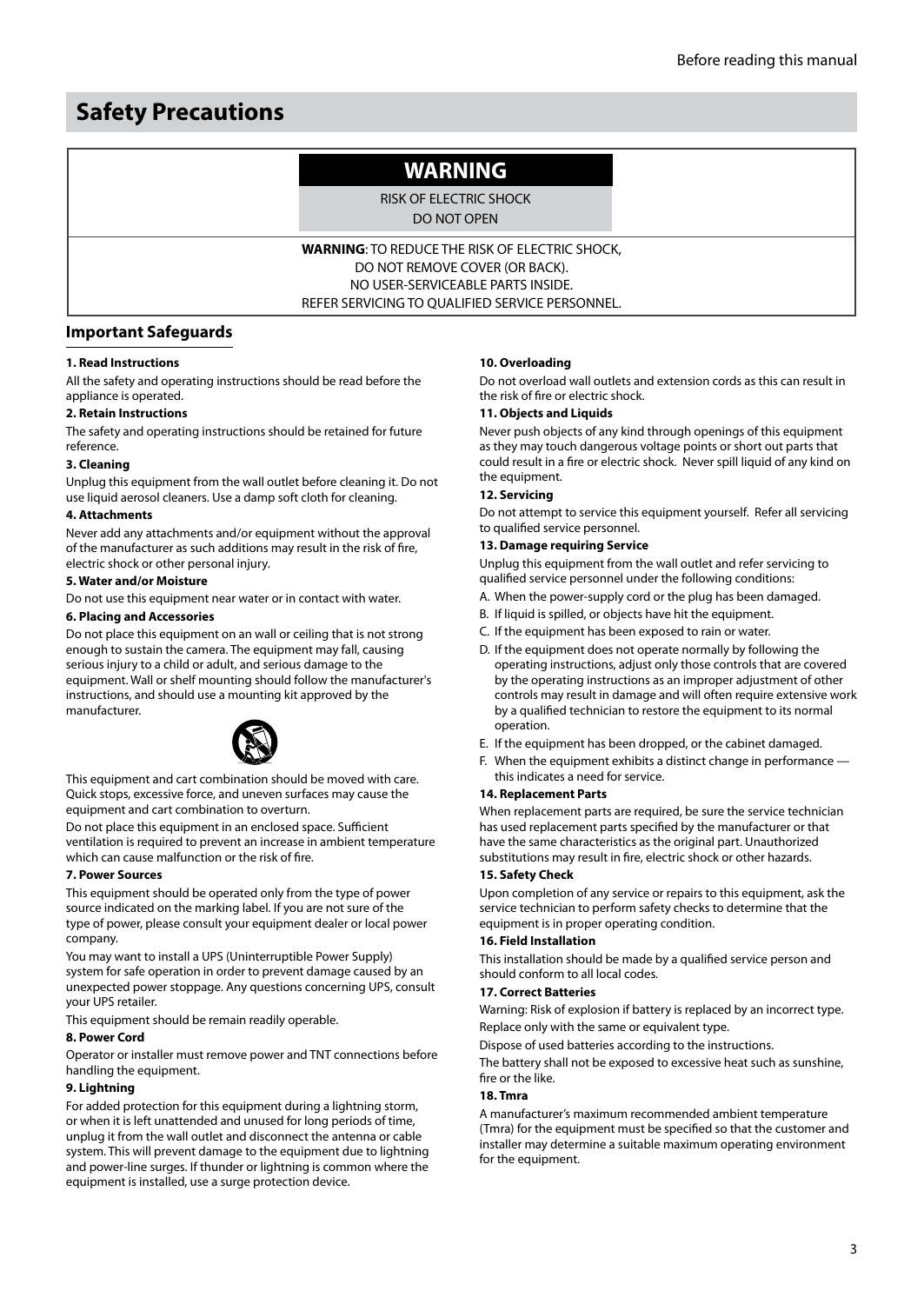# **FCC Compliance Statement**

THIS EQUIPMENT HAS BEEN TESTED AND FOUND TO COMPLY WITH THE LIMITS FOR A CLASS A DIGITAL DEVICE, PURSUANT TO PART 15 OF THE FCC RULES. THESE LIMITS ARE DESIGNED TO PROVIDE REASONABLE PROTECTION AGAINST HARMFUL INTERFERENCE WHEN THE EQUIPMENT IS OPERATED IN A COMMERCIAL ENVIRONMENT. THIS EQUIPMENT GENERATES, USES, AND CAN RADIATE RADIO FREQUENCY ENERGY AND IF NOT INSTALLED AND USED IN ACCORDANCE WITH THE INSTRUCTION MANUAL, MAY CAUSE HARMFUL INTERFERENCE TO RADIO COMMUNICATIONS. OPERATION OF THIS EQUIPMENT IN A RESIDENTIAL AREA IS LIKELY TO CAUSE HARMFUL INTERFERENCE, IN WHICH CASE USERS WILL BE REQUIRED TO CORRECT THE INTERFERENCE AT THEIR OWN EXPENSE. **WARNING**: CHANGES OR MODIFICATIONS NOT EXPRESSLY APPROVED BY THE PARTY RESPONSIBLE FOR COMPLIANCE COULD VOID THE USER'S AUTHORITY TO OPERATE THE EQUIPMENT. THIS CLASS OF DIGITAL APPARATUS MEETS ALL REQUIREMENTS OF THE CANADIAN INTERFERENCE CAUSING EQUIPMENT REGULATIONS.

# **WEEE (Waste Electrical & Electronic Equipment)**

## **Correct Disposal of This Product**

## **(Applicable in the European Union and other European countries with separate collection systems)**



This marking shown on the product or its literature, indicates that it should not be disposed with other household wastes at the end of its working life. To prevent possible harm to the environment or human health from uncontrolled waste disposal, please separate this from other types of wastes and recycle it responsibly to promote the sustainable reuse of material resources.

Household users should contact either the retailer where they purchased this product, or their local government office, for details of where and how they can take this item for environmentally safe recycling.

Business users should contact their supplier and check the terms and conditions of the purchase contract. This product should not be mixed with other commercial wastes for disposal.

# **Copyright**

© 2016 IDIS Co., Ltd.

IDIS Co., Ltd. reserves all rights concerning this manual. Use or duplication of this manual in part or whole without the prior consent of IDIS Co., Ltd. is strictly prohibited. Contents of this manual are subject to change without prior notice for reasons such as functionality enhancements.

# **Registered Trademarks**

IDIS is a registered trademark of IDIS Co., Ltd.

Other company and product names are registered trademarks of their respective owners.

The information in this manual is believed to be accurate as of the date of publication even though explanation about some functions may not be incorporated. We are not responsible for any problems resulting from the use thereof. The information contained herein is subject to change without notice. Revisions or new editions to this publication may be issued to incorporate such changes.

This product contains software built partially on open-source content. Codes for the corresponding opensource content are available for download. For more information, refer to the software CD (OpenSourceGuide\ OpenSourceGuide.pdf) or the open source guide accompanying this manual.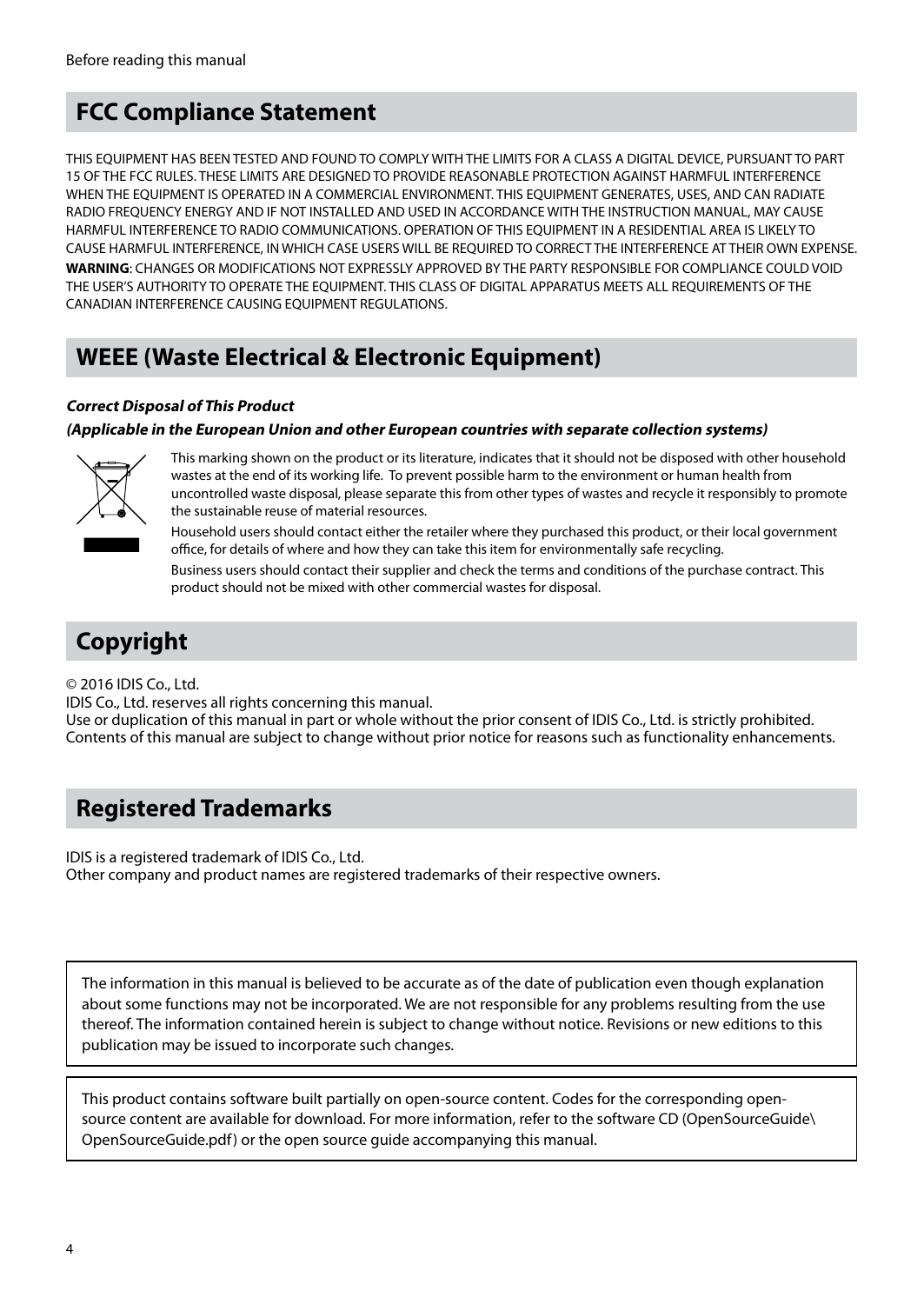# **Table of Contents**



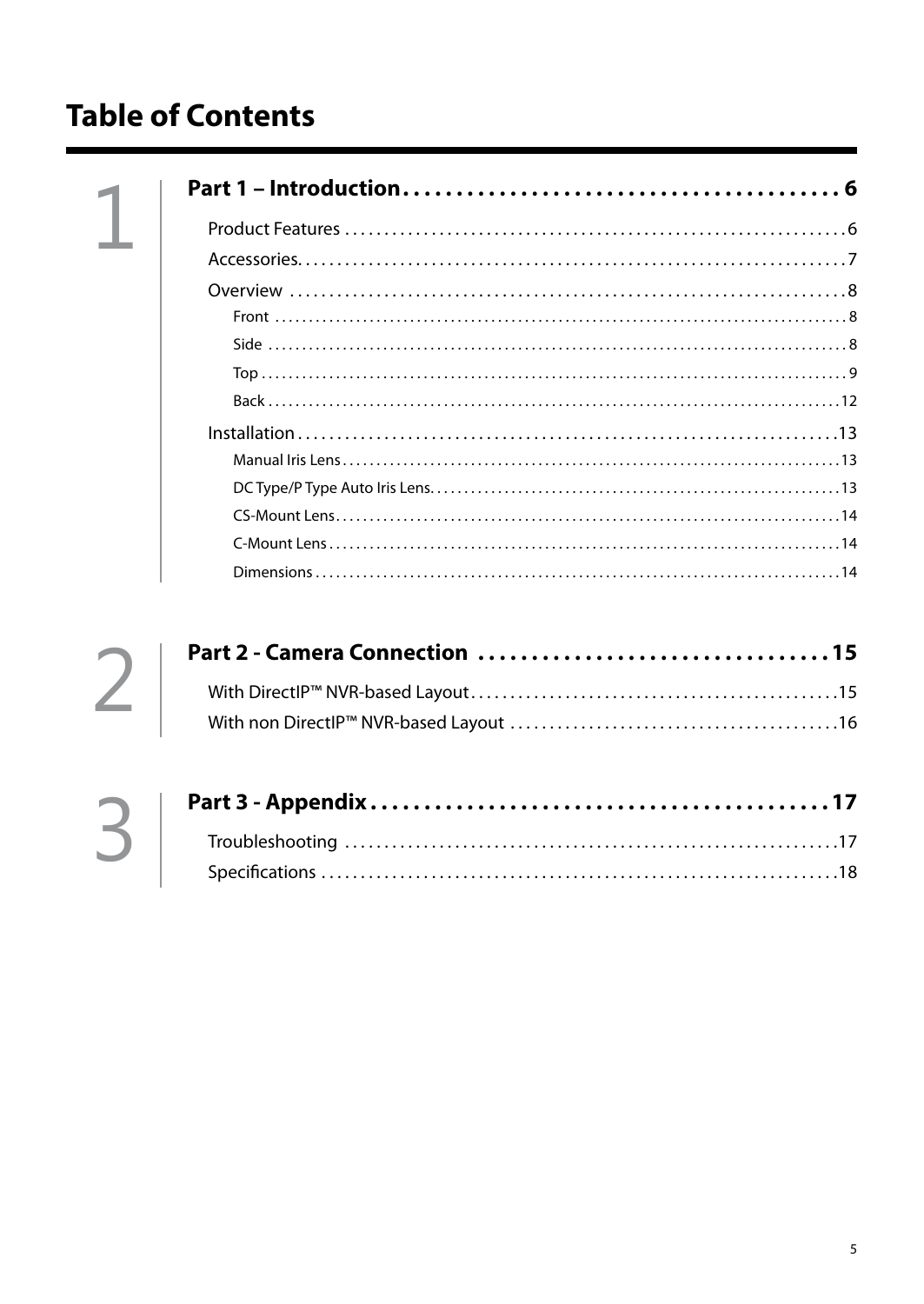# <span id="page-5-0"></span>**Product Features**

**DC-B3303X** is an IP-based network camera that compresses and transmits video over ethernet. You can use the IDIS Discovery program to change network camera settings or the IDIS Solution Suite Compact program to manage multiple network cameras. In addition, the embedded web server (IDIS Web) lets you remotely view live video or scan recorded video using a web browser. Alternatively, you can use the provided remote access program to manage network cameras and view/record video.



In this manual, the term **Remote System** refers to the computer on which the remote program (IDIS Solution Suite Compact or IDIS Web) is running.

- Supports DirectIP mode working with a DirectIP™ NVR that allows users to simply set up all required configurations without a PC
- Supports ONVIF protocol (Core specification version 2.4.2)
- Multi-streaming for high-resolution and high-quality video monitoring and simultaneous recording in realtime as well as flexible configurations for those
- Supports H.265, H.264 video compression and M-JPEG still image compression algorithms
- Supports 4-stage video compression rate and multiple compression resolutions
- Bidirectional audio communication support for remote audio dialog
- Video stream buffering to counter pre-/post-event buffering and network delays for improved network recording reliability
- Remote monitoring via web browser or remote software
- Automatic web casting code (HTML) generation
- Up to 10 simultaneous remote connections
- IP filtering, HTTPS, SSL, IEEE 802.1X, and configurable user authority levels for greater security
- Network bandwidth limitation and MAT features for more efficient use of network bandwidth
- Easy network access via UPnP (Universal Plug and Play) function and embedded mDNS (Multicast DNS) protocol
- Wide dynamic range compensation (True WDR) for improved video quality in high-contrast situations
- Slow shutter support for improved low-lighting video capture performance
- Day & Night feature (built-in IR cut filter changer)
- Quick and easy firmware upgrade over the network
- Redundant firmware and auto recovery features for improved system stability
- Network-based integrated management of multiple network cameras
- Multiple event detection modes: Alarm-in, motion detection, trip zone, audio detection, and tampering
- Backup storage on a microSD memory card as a safeguard against data loss during network interruptions
- Supports 12 VDC and PoE (Power over Ethernet)
- Supports pan/tilt driver control via RS485 interface
- Supports C/CS mount lens connection
- Video out feature (selectable NTSC and PAL)
- Features a built-in microphone

Remote monitoring and recording via multistreaming are available using the IDIS Solution Suite Compact program. For more information on using IDIS Solution Suite Compact, refer to its **operation manual**.



There is a limit to the number of users allowed to connect remotely via the Internet at the same time.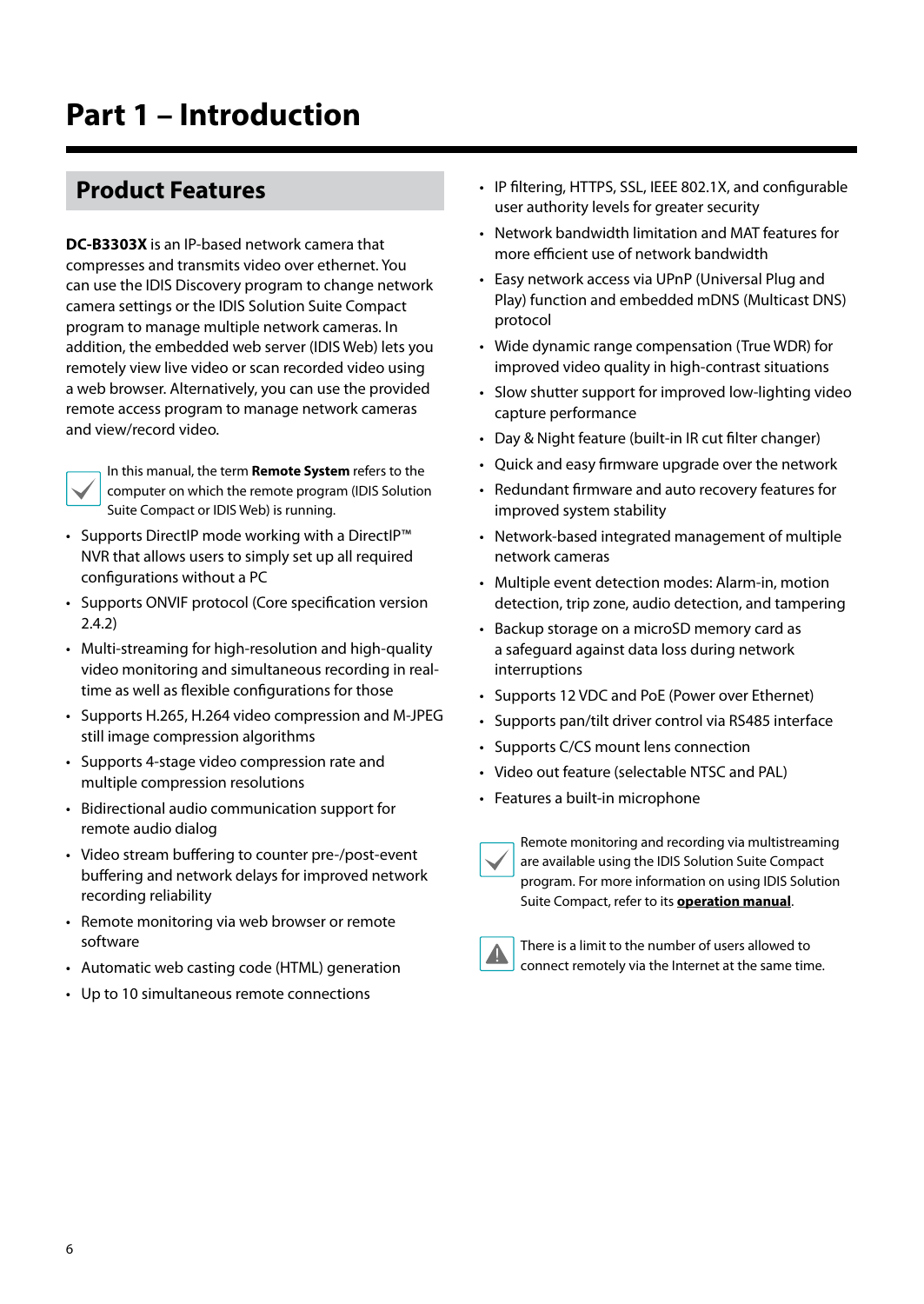# <span id="page-6-0"></span>**Accessories**

Upon purchasing the product, check inside the box to make sure all the following accessories are included. External appearances and colors of the accessories may vary depending on the model.

| Network Camera            | <b>C-Mount Ring</b>                   |
|---------------------------|---------------------------------------|
|                           |                                       |
| <b>Installation Parts</b> | Protective Cover (attaches to camera) |
|                           |                                       |
| Quick Guide               | Open Source Guide                     |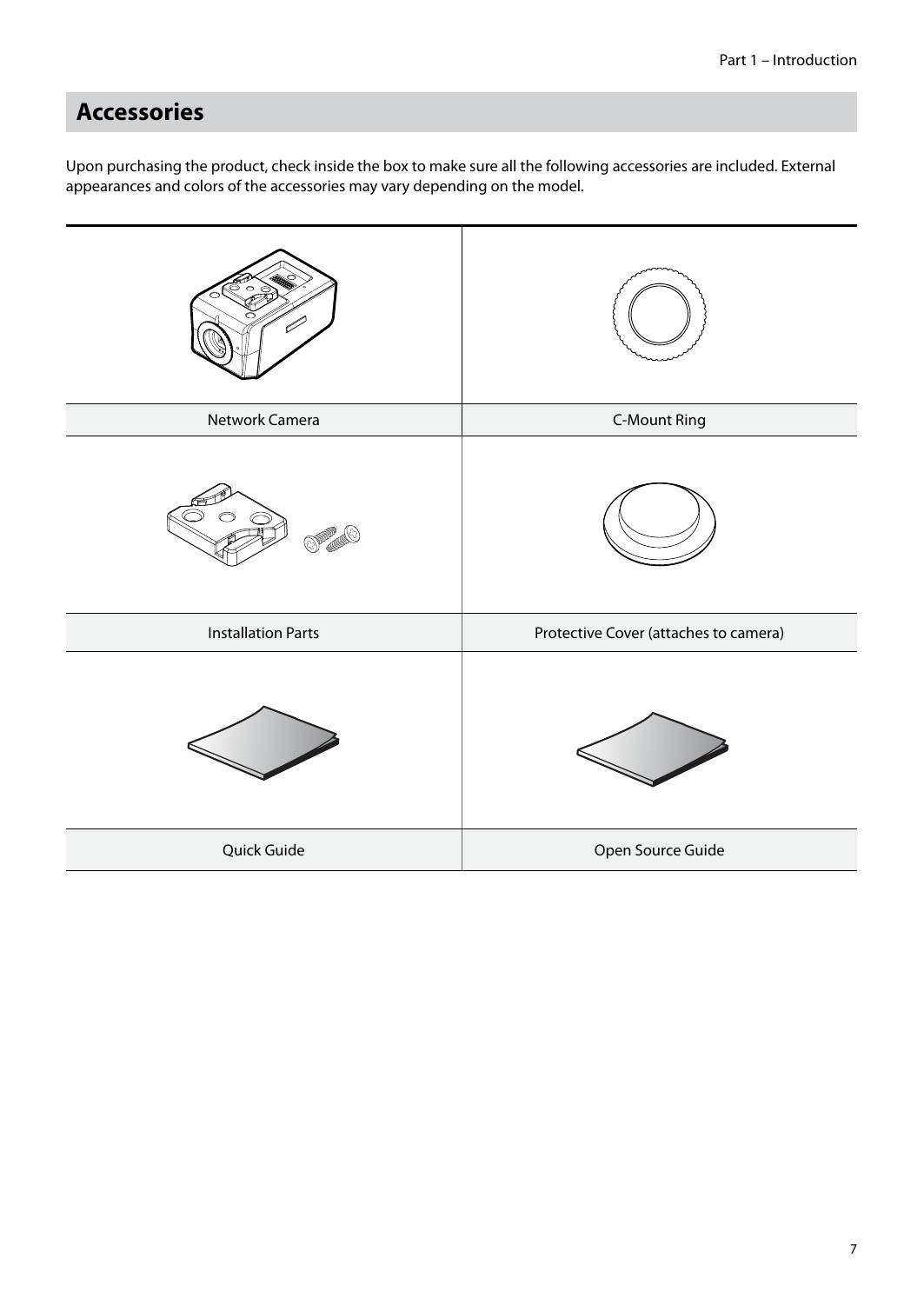# <span id="page-7-0"></span>**Overview**

Product color and design may vary depending on the model.

## **Front**



| Built-in Microphone |
|---------------------|
| Image Sensor        |

## • **Built-in Microphone**

Receives audio.

## • **Image Sensor**

Converts optical data into electronic signals.

If the lens is not attached to the camera, use the protective cover to cover up the image sensor.

**Side**



|                  | <b>Protective Cover</b>           |  |  |
|------------------|-----------------------------------|--|--|
| $\boldsymbol{Q}$ | C-Mount Ring                      |  |  |
| 6                | <b>Back Focus Adjustment Ring</b> |  |  |
| $\overline{A}$   | <b>Mount Bracket</b>              |  |  |
| 6                | SD Memory Card Slot               |  |  |

#### • **Protective Cover**

If the lens is not attached to the camera, use the protective cover to protect the image sensor.

## • **C-Mount Ring**

Attach the c-mount ring to the camera if using a c-mount lens.

## • **Back Focus Adjustment Ring**

Undo the screw and turn the ring clockwise or counterclockwise to adjust the back focus. Once finished, tighten the screw to lock the back focus in place.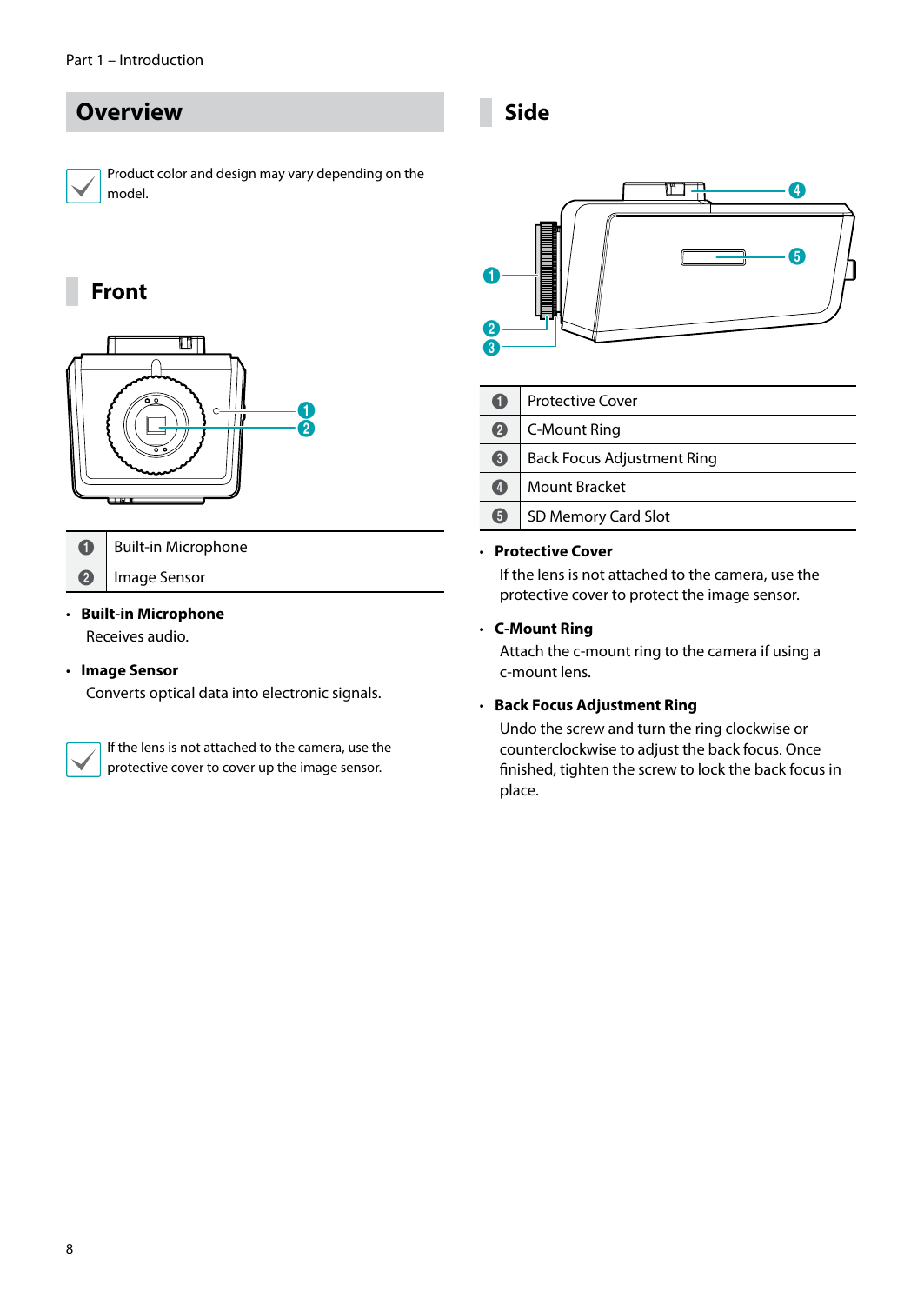## <span id="page-8-0"></span>• **Mount Bracket**

This bracket can be installed on either top or bottom of the camera. Use 1/4–20 UNC (20-thread), 2.5mm +/- 0.2mm (ISO standard) or 0.197 (ASA standard) screws to attach the mount.

## • **SD Memory Card Slot**

Pull on the connection cover and then insert a microSD memory card into the slot. (An SLC (Single Level Cell) or MLC (Multi Level Cell) card by SanDisk or Transcend is recommended)



• Do not remove the SD memory card while the system is in operation. Removing the card while the system is in operation can cause the system to malfunction and/or corrupt data stored on the SD memory card.

• An SD memory card is a consumable product with a finite service life. Prolonged use will damage the card's memory sectors and result in data loss or memory card failure. Test the SD memory card regularly and replace it whenever necessary.

## **Top**



| O          | RS485 Port           |
|------------|----------------------|
| 2          | Audio I/O            |
| 6          | Alarm I/O            |
| $\bigcirc$ | Factory Reset Switch |

#### • **RS485 Port**

Connect a pan/tilt driver to this port. Connect the driver's TX+/RX+, TX-/RX- to the network camera's +/—. For more information on RS485 connections, refer to the pan/tilt driver manufacturer's **operation manual**.

- **Audio I/O** 
	- **Out**: Connect an amplifier to this port (line out). This device does not feature a built-in audio amplifier unit and therefore requires the user to purchase a separate speaker system with a built-in amplifier.
	- **In**: Connect an audio source (line in). A built-in microphone is featured on the front.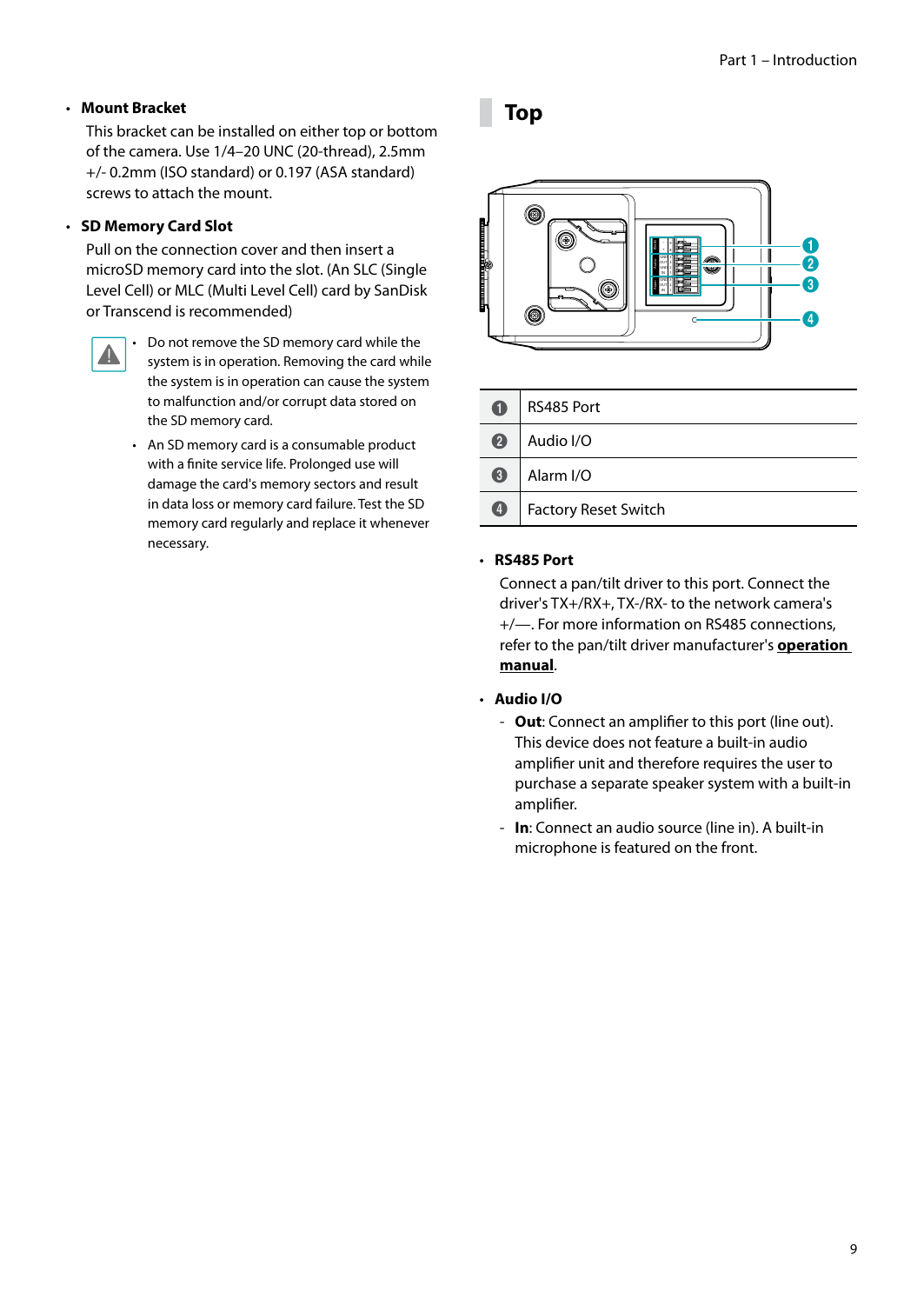## • **Alarm I/O**

 - **Out**: It is the BJT (Bipolar Junction Transistor) - open collector output. If the voltage and current exceed the specification limit (Max load: 30mA, Max Voltage: 5VDC), the product could be damaged. When connecting the device which exceeds the specification limit, refer to the picture (circuit) below.



If used with an external inductive load (e.g. A relay), a diode must be connected in parallel with the load for protection. Otherwise, the product could be damaged.

 - **In**: Connect an alarm-in device to this port. (Mechanism: Choose between an NC (Normally Closed) type or an NO (Normally Open) type) Connect a mechanical or electrical switch to the alarm in port and the GND (ground) connector. Alarm in range is 0V to 5V. In order to detect alarm input from an electrical switch, the signal must be higher than 4.3V from an NC switch or less than 0.3V from an NO switch and must last for longer than 0.5 seconds.

#### • **Factory Reset Switch**

Restores the camera's default factory settings. For more information, refer to the **[Factory Reset](#page-10-0)**.

When inserting an , audio in/out, or RS485 connector, hold down the button and push the connector in through the exposed hole. Release the button and then gently pull on the wire to ensure a secure connection. To disconnect the cable, press down on the button again and pull the cable out.

A

• Check your local laws and regulations on making video or audio recordings. The user will be held liable for any violation of the law. (Article 25-5 of the Personal Information Protection Act: Operators of image data processing devices may not operate such devices for purposes other than as originally intended during device installation, place such devices at locations other than as originally intended, or use such devices to record audio.)

• The network connector is not designed to be connected directly with cable or wire intended for outdoor use.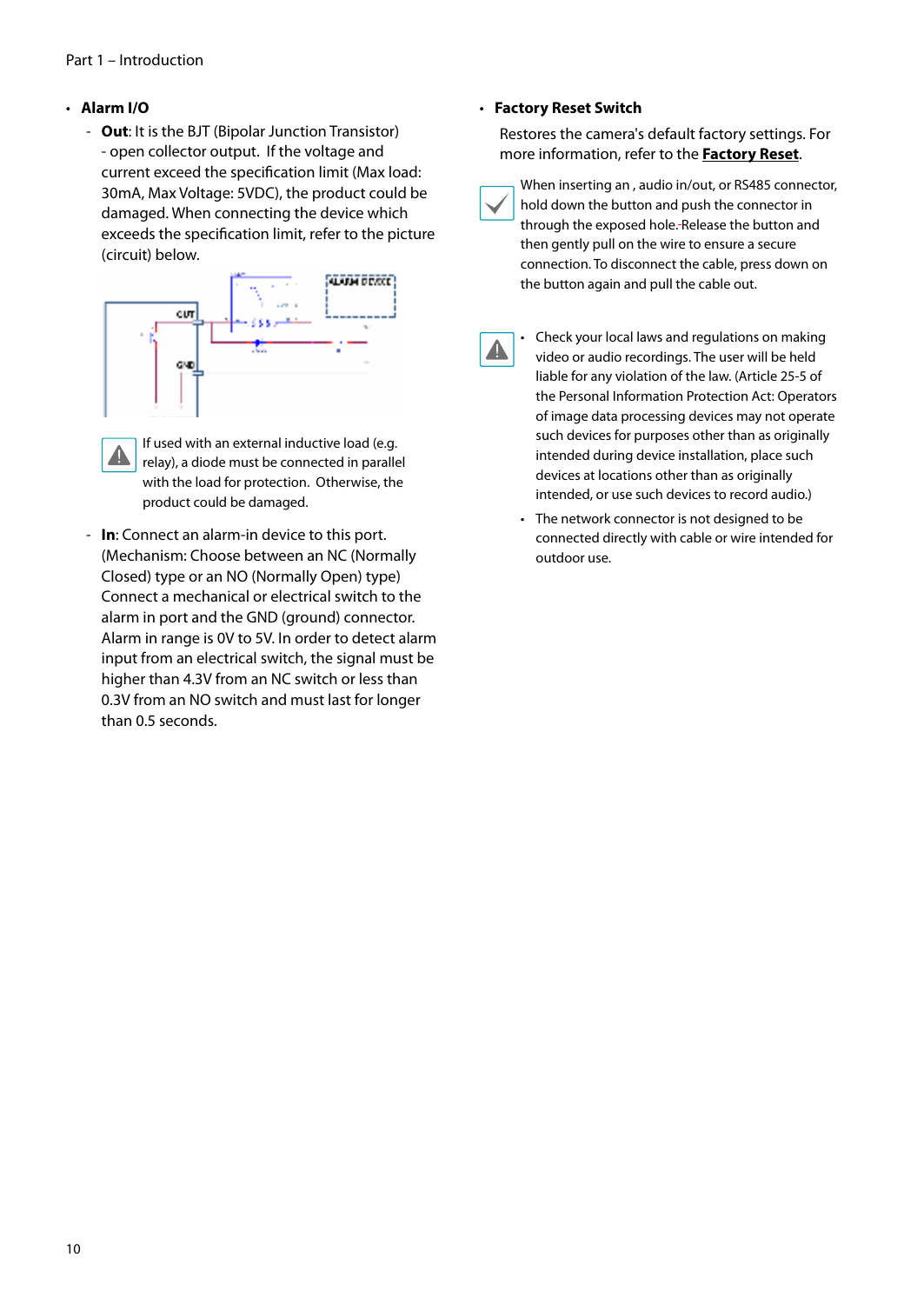## <span id="page-10-0"></span>Factory Reset

Only use the factory reset switch to restore the camera to its factory default settings.



A factory reset will clear all camera settings configured by the user.

- **1** Shut off the power supply, insert a straight pin into the switch hole, and press down on the reset switch.
- **2** Hold the switch down and reconnect the power adapter.
- **3** Once the device turns back on and its LEDs start blinking, wait 5 seconds and then remove the pin.
- **4** The device will go through the resetting process and reboot. All camera settings will be restored to their factory defaults after the reboot.

It's also possible to do a factory reset by pressing and releasing the reset switch while the camera is turned on or using the IDIS Discovery program from a remote location. A factory reset will reboot the system. For more information on factory reset, refer to the **IDIS Discovery operation manual**.

## I/O Connector

| Ãudi  | GND <sub>3</sub><br>OUT<br><b>GND</b><br>IN | 2<br>2 |  |
|-------|---------------------------------------------|--------|--|
| Alarm | <b>GND</b><br>OUT<br>IN                     | ξ<br>2 |  |

|       | <b>GND</b> | Grounding                                         |
|-------|------------|---------------------------------------------------|
| Audio | Out        | Audio Out                                         |
|       | <b>GND</b> | Grounding                                         |
|       | In         | Audio In                                          |
|       | <b>GND</b> | Grounding                                         |
| Alarm | Out        | Alarm Out (Active Low -<br>Open Collector Output) |
|       | In         | Alarm In                                          |

## RS485 Connector



**Master Device** Slave Device

 $+ \rightarrow$  To  $\rightarrow$  TX+/RX+

 $\rightarrow$  To  $\rightarrow$  TX-/RX-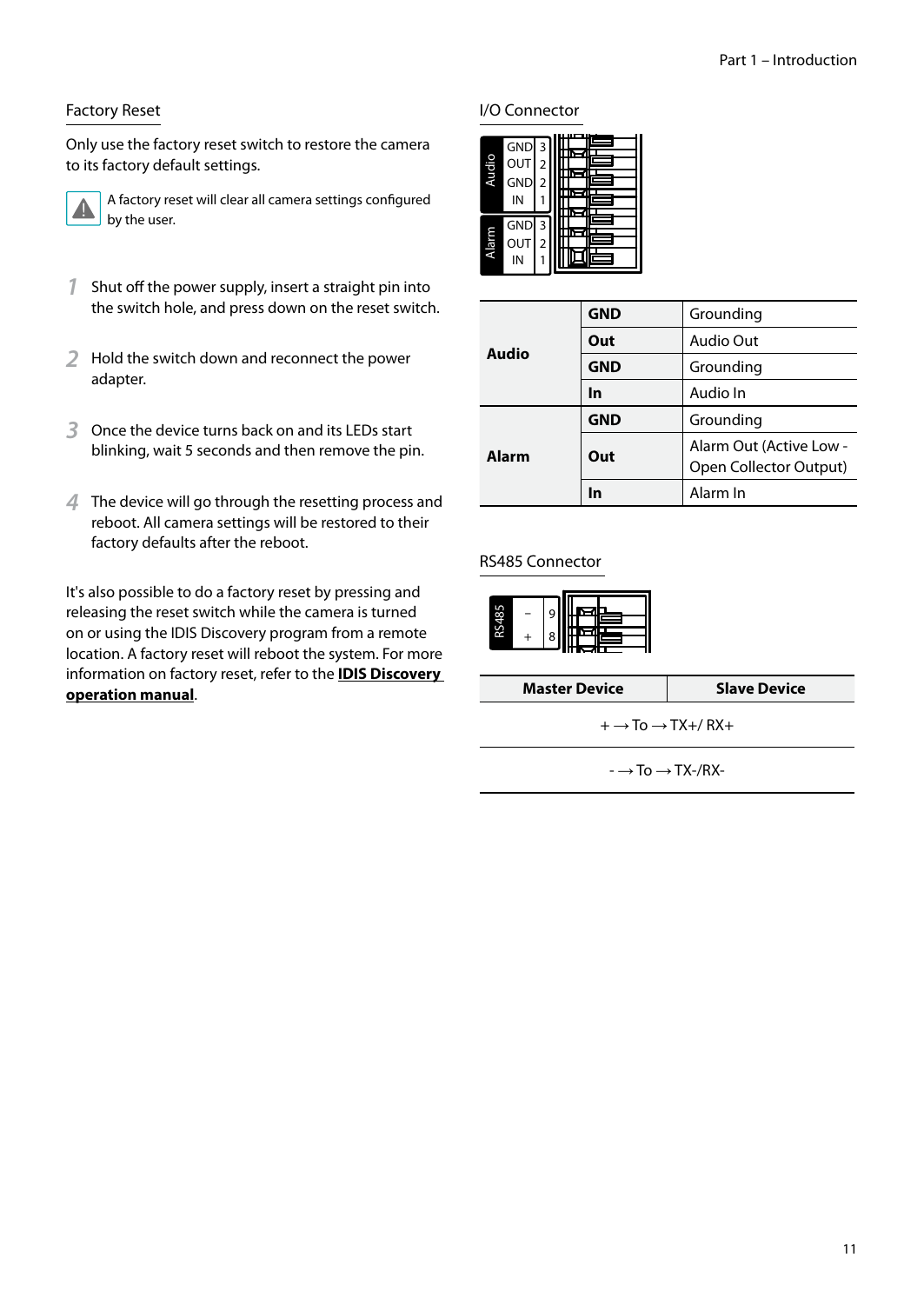# <span id="page-11-0"></span>**Back**



| A                 | Auto Iris Lens Connector |
|-------------------|--------------------------|
| 2                 | Video Out                |
| $\left( 3\right)$ | Power                    |
| $\left( 4\right)$ | Network Port             |
| 6                 | Network LED              |
| 6                 | Power LED                |

## • **Auto Iris Lens Connector**

If using a DC type or P type auto iris lens, connect the auto iris jack.



The lens must have a long auto iris jack.

## • **Video Out**

Connect he monitor.



Use these ports for previewing video and not monitoring video.

- **Power**
	- **DC12V -/+**: Connect the two wires of the power adapter to these ports. Be careful not to cross the + and - wires. Booting will commence once connected to a power supply.
	- **FGND (Frame Ground)**: Used to ground the device.

#### • **Network Port**

Connect a Cat5e cable with an RJ-45 connector to this port. If using a PoE switch, you can supply power to the camera using an ethernet cable. For more information on PoE switch use, refer to the switch manufacturer's operation manual. You can configure, manage, and upgrade this camera and monitor its images from a remote computer over the network. For more information on network connection setup, refer to the **IDIS Discovery operation manual**.

## • **Network LED**

Indicates the network connection status. For more information, refer to the **[LED Status Indications](#page-11-1)**.

#### • **Power LED**

Indicates the system's operating status. For more information, refer to the **[LED Status Indications](#page-11-1)**.

Press down on the button and insert the video out/ power connector cable into the opening. Release the button and then pull on the cable slightly to ensure it is held securely in place. To disconnect, press down on the button again and pull the wire out.



- When switching over from 12 VDC to PoE as the power source, the system will be rebooted once the power adapter is disconnected.
- Ground the power port's frame ground terminal before use.
- Organize the power cable so that it will not cause people to trip over or become damaged from chairs, cabinets, desks, and other objects in the vicinity. Do not run the power cable underneath carpet or a rug or plug the cable into a power outlet shared by a number of other devices.

### <span id="page-11-1"></span>LED Status Indications

| <b>LED Status</b>                |                                   | <b>Description</b>              |
|----------------------------------|-----------------------------------|---------------------------------|
| <b>Power LED</b>                 | Off                               | Power not<br>connected          |
|                                  | <b>Flashing</b>                   | <b>Booting</b>                  |
|                                  | On                                | Powered on                      |
| <b>Network LED</b>               | On                                | Not connected to<br>network     |
| Power LED/<br><b>Network LED</b> | <b>Flashing</b><br>(sequentially) | Software upgrade<br>in progress |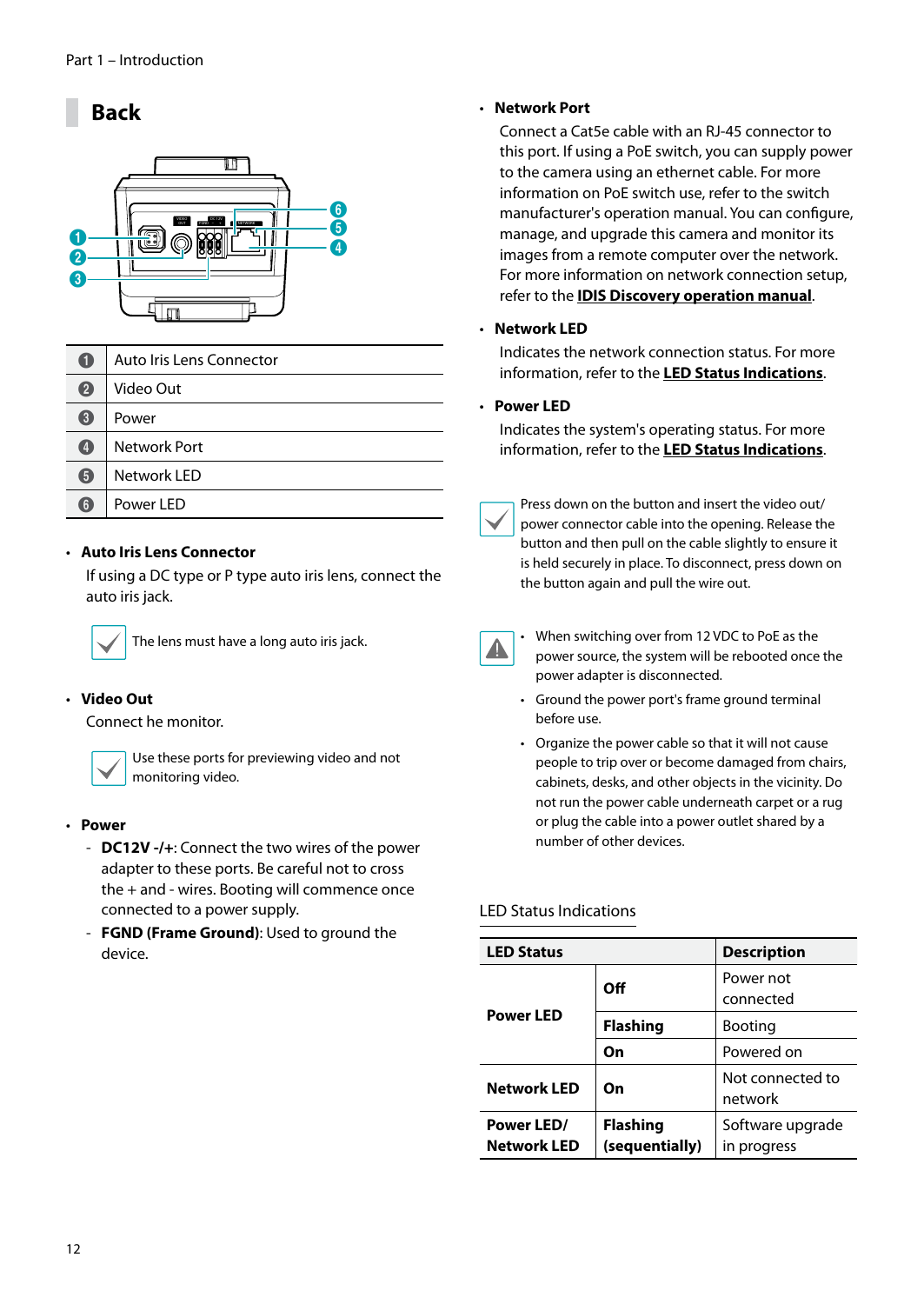## <span id="page-12-0"></span>Power Connector



| $DC12V +$     | Power connection (Check + and -<br>markings) |
|---------------|----------------------------------------------|
| <b>DC12V-</b> |                                              |
| <b>FGND</b>   | Frame grounding                              |

# **Installation**

The lens must be purchased separately. If you'd like to purchase a lens, contact your camera retailer. This camera supports manual iris lenses, DC type auto iris lenses, and P-iris lenses in either CS-mount or C-mount format.



• Product color and design may vary depending on the model.

- We recommend megapixel lenses for clearer and higher resolution images.
- Video type auto iris lenses are not supported.
- Use a lens that weighs less than 450g. Heavier lenses can cause the camera to lose its balance.
- Change the setting of iris mode when installing P-iris lenses.



• Check the wall or ceiling to see if it needs to be reinforced. The camera may fall off if the wall or ceiling is not strong enough to support its weight.

• Install the camera in a shaded area. If the camera is installed in direct sunlight, it may affect adversely.

## **Manual Iris Lens**

- **1** Remove the protective cover from the camera.
- **2** Turn the lens in clockwise direction and mount it on the camera.
- **3** Rotate the lens' iris ring to open up the iris and then adjust accordingly.

## **DC Type/P Type Auto Iris Lens**

**1** Solder on the lens connection line to the connector socket, if necessary. For more information about soldering on the lens control wire, refer to the lens manufacturer's **operation manual**.



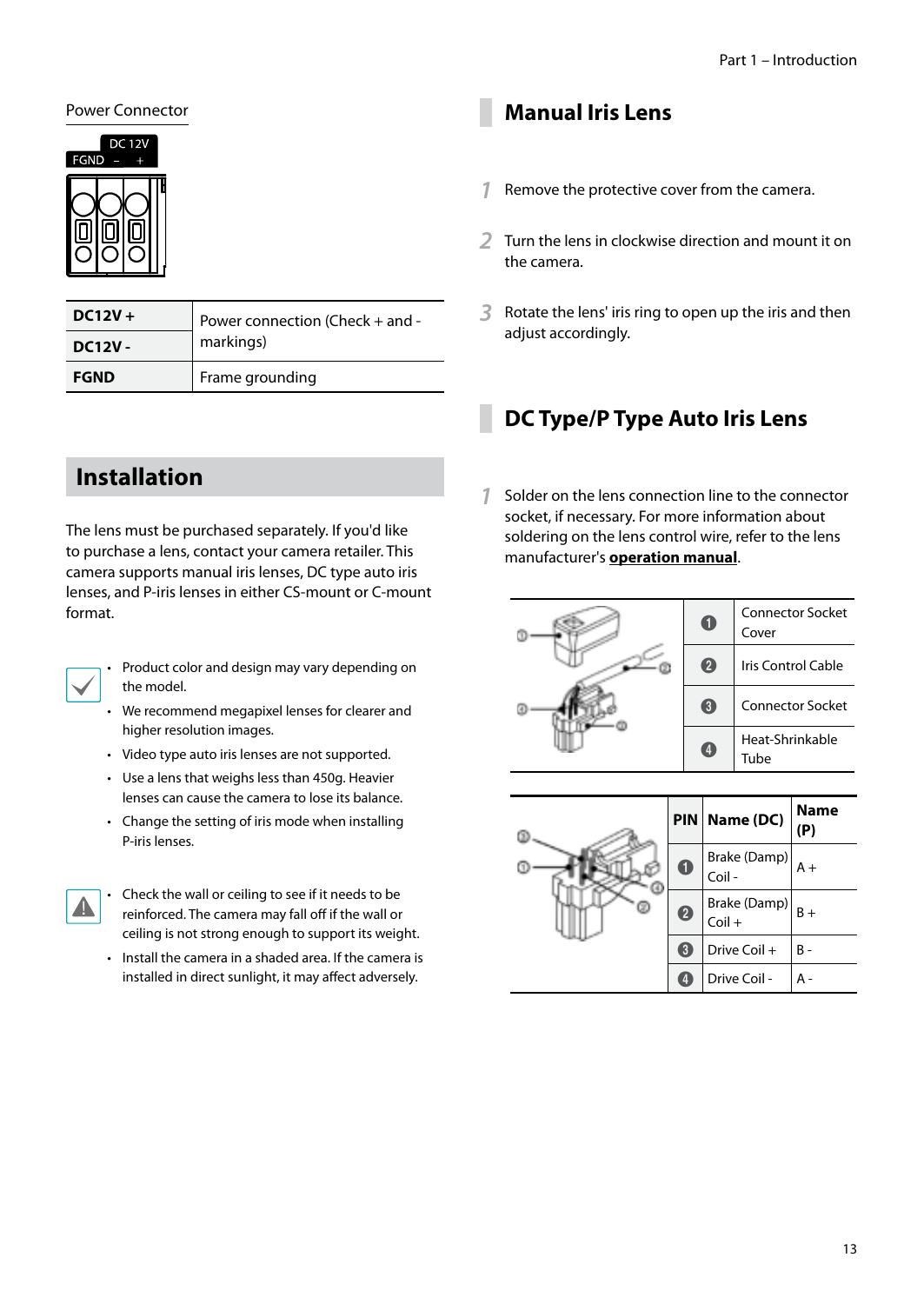#### <span id="page-13-0"></span>Part 1 – Introduction

- **2** Remove the protective cover from the camera.
- **3** Turn the lens in clockwise direction, mount it on to the camera, and connect the auto iris jack to the auto iris lens connector.



The auto iris jack must be at least 20cm long in order to connect it to the camera.

# **CS-Mount Lens**



- **1** Remove the protective cover from the camera.
- **2** Turn the lens in clockwise direction and mount it on the camera.

# **C-Mount Lens**



- **1** Remove the protective cover from the camera.
- **2** Turn the mount ring in clockwise direction and mount the ring on to the camera.
- **3** Turn the C-mount lens in clockwise direction and mount it on to the C-mount ring.

# **Dimensions**

## Front



Side

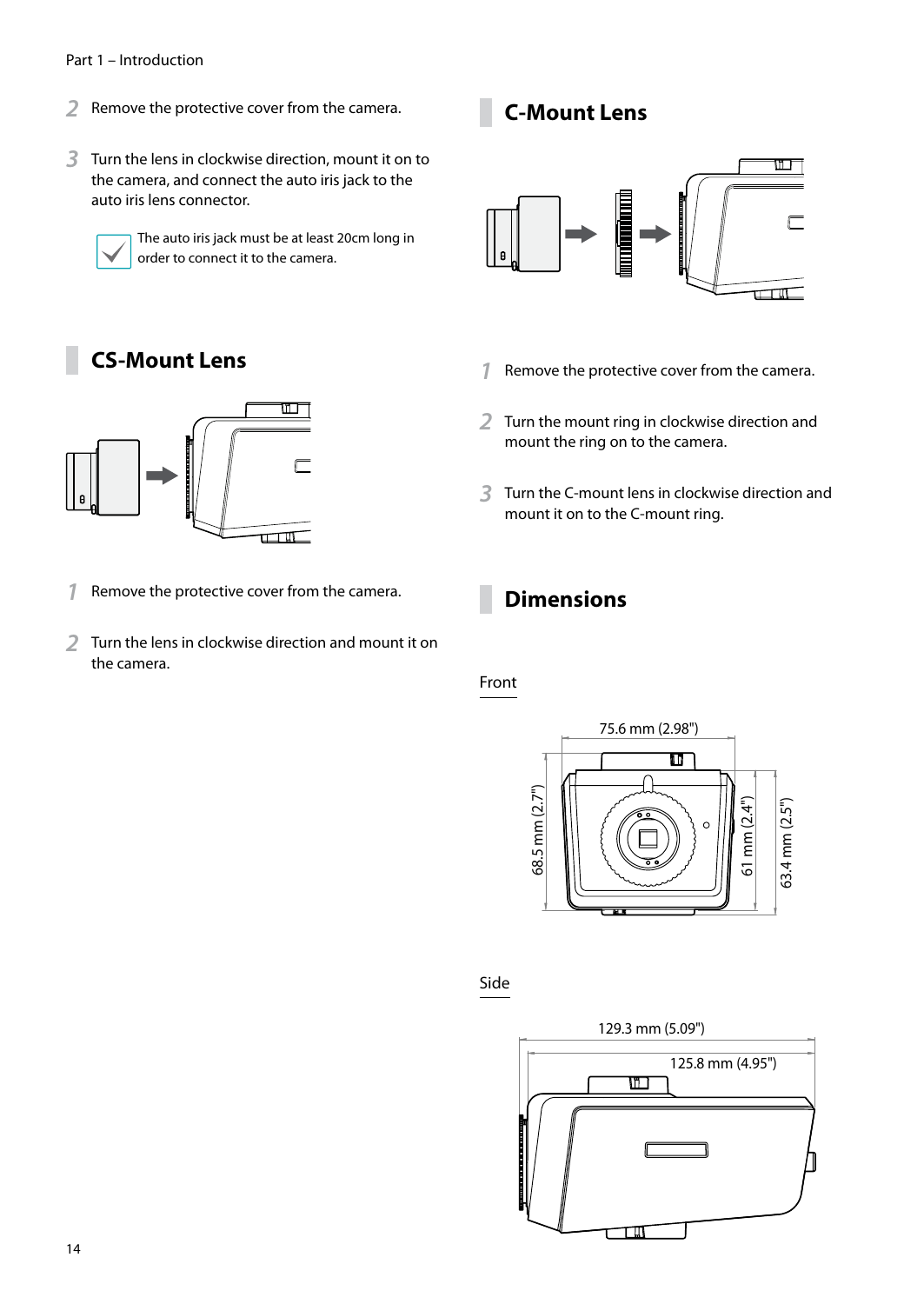# <span id="page-14-0"></span>**Part 2 - Camera Connection**

Use the camera by connecting to DirectIP™ NVR or non DirectIP™ NVR, VMS such as IDIS Solution Suite Compact.



DirectIP™ NVR makes it easy to use cameras without extra network configurations. Each camera can be controlled via the DirectIP™ NVR setup menu, without any PC. For detailed camera settings, please see the camera setting pages of DirectIP™ NVR manual.

**For users using the camera with DirectIP™ NVR connection, do not need to consider contents in the camera operation manual.**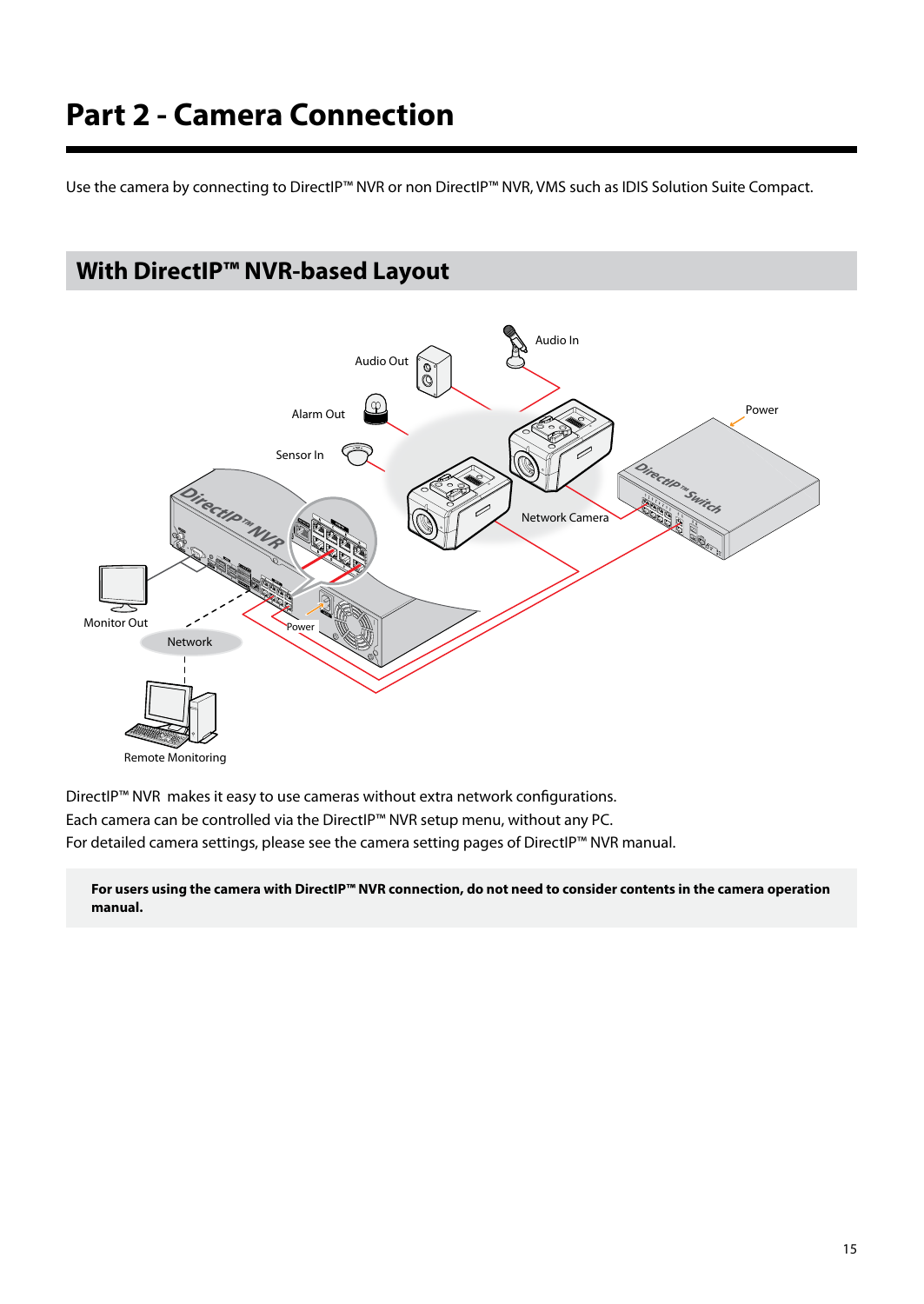# <span id="page-15-0"></span>**With non DirectIP™ NVR-based Layout**



Control the camera over the network from software installed on a computer. Ideal for using the camera over the network from a remote location.

**The contents in the camera operation manual are only for users using the camera with non DirectIP™ NVR connection or VMS connection such as IDIS Solution Suite Compact.**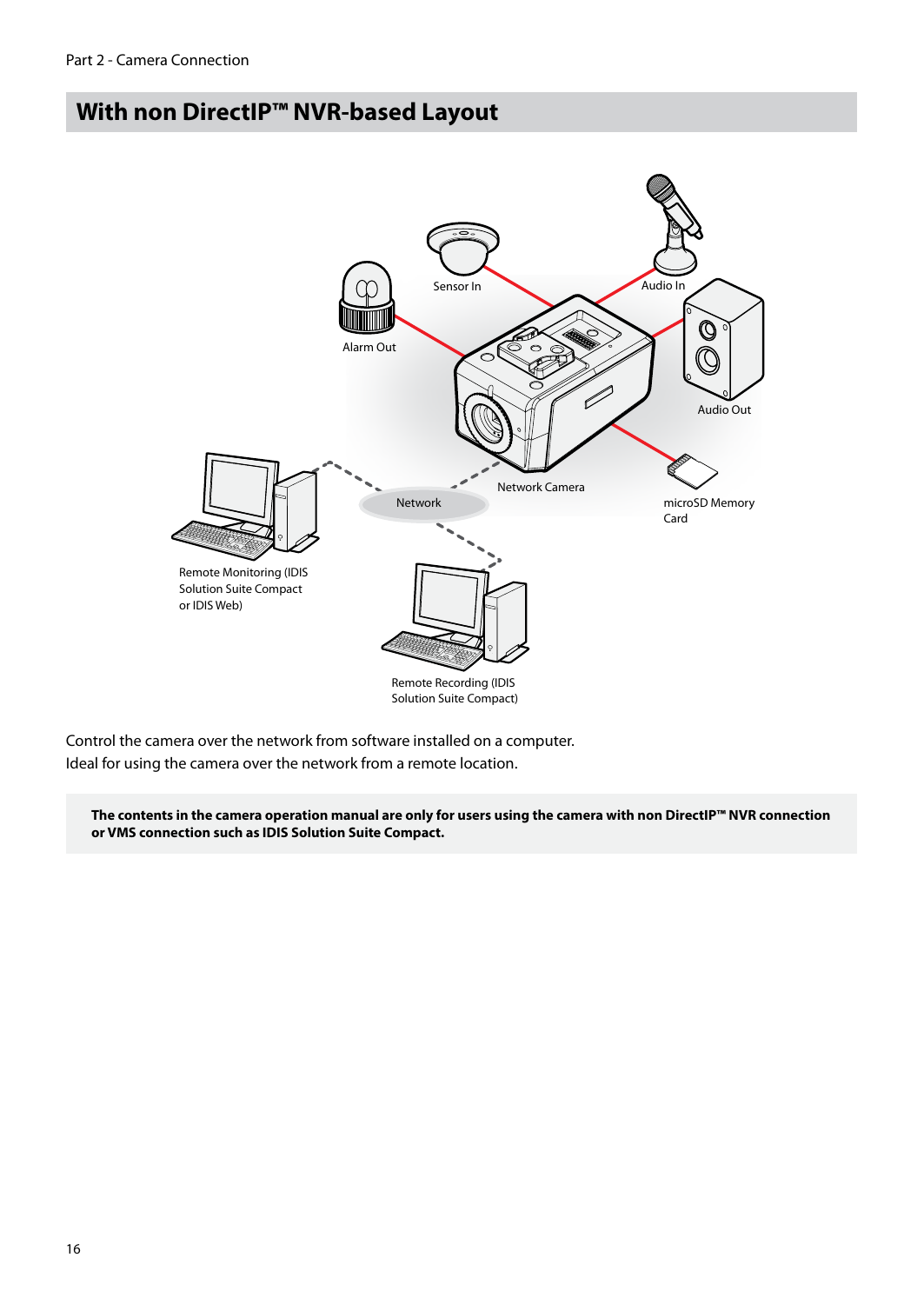# <span id="page-16-0"></span>**Troubleshooting**

| Problem                                                                            | <b>Check</b>                                                                                                                                                                                                                                                                                                                       |
|------------------------------------------------------------------------------------|------------------------------------------------------------------------------------------------------------------------------------------------------------------------------------------------------------------------------------------------------------------------------------------------------------------------------------|
| The main unit won't turn<br>on.                                                    | • Check the power cable connection.<br>• Check the power outlet.                                                                                                                                                                                                                                                                   |
| PoE switch isn't being<br>recognized.                                              | Check the grounding status of the I/O device connected to the camera and the PoE<br>switch. If they are not grounded, ground them and try again.                                                                                                                                                                                   |
| I can't see Live videos.                                                           | • Check the camera's power status.<br>• Check the network connection status of the computer and the network camera.                                                                                                                                                                                                                |
| Images are blurry.                                                                 | • Make sure the lens is clean. If not, clean it using a soft piece of cloth or a brush.<br>• Make sure the lens is in focus. Adjust the focus during daytime.<br>• If there is too much light coming into the camera or the camera is picking up an<br>overly bright light source, adjust the camera's position/angle accordingly. |
| Video color appears<br>incorrect.                                                  | Check the white balance settings. If using the <b>Auto</b> option, it may take some time<br>for the white balance to be adjusted.                                                                                                                                                                                                  |
| Images are blinking.                                                               | If the camera is pointed at the sun or a fluorescent lamp, adjust the camera's angle<br>away.                                                                                                                                                                                                                                      |
| Lost the admin ID and<br>password and unable<br>to connect to a network<br>camera. | You must perform a factory reset. A factory reset will revert all settings, including<br>network settings, to their factory defaults. After performing a factory reset, make a<br>memo of the admin ID and password as a safety precaution.                                                                                        |
| Unable to launch IDIS Web.                                                         | If the IDIS Web login screen is not loading, check which version of Microsoft Internet<br>Explorer you are using. IDIS Web may not launch properly on versions 8.0 or below.                                                                                                                                                       |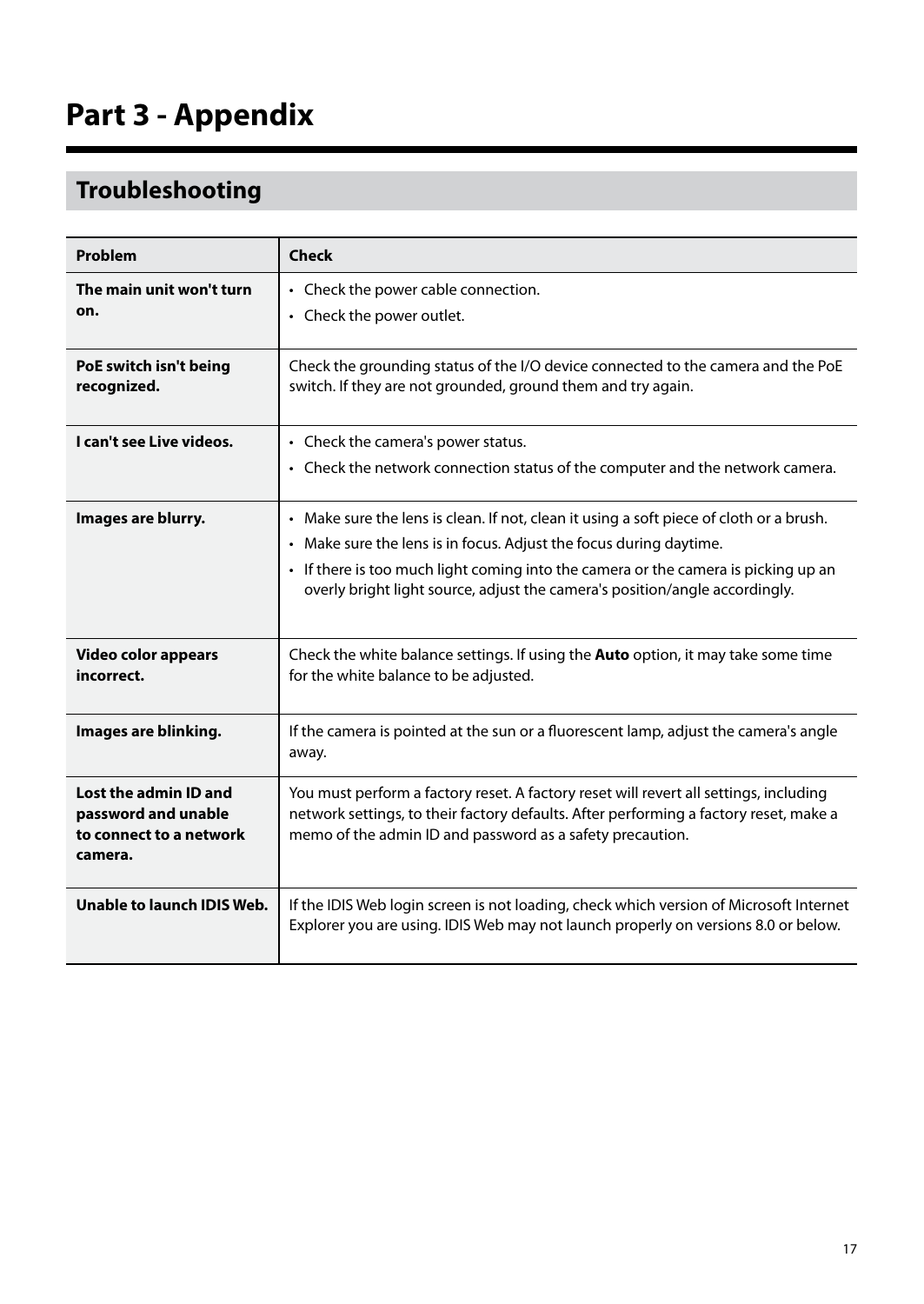# <span id="page-17-0"></span>**Specifications**



These product specifications may change without prior notice.

## Video

| <b>Image Sensor</b>             | 1/2.8" CMOS                                                                         |
|---------------------------------|-------------------------------------------------------------------------------------|
| <b>Max. Resolution</b>          | 2048 x 1536                                                                         |
| <b>Scanning Mode</b>            | Progressive Scan                                                                    |
| Lens type                       | Optional (CS/C-Mount)                                                               |
| <b>Iris Control</b>             | P-Iris, Manual iris, DC type auto iris (megapixel recommended)                      |
| <b>Min. Illumination</b>        | COLOR: 0.0206 Lux @ F 1.2<br>B&W: 0.0007 Lux @F 1.2                                 |
|                                 |                                                                                     |
| <b>S/N Ratio</b>                | 53.76dB                                                                             |
| <b>Dynamic Range</b>            | 120dB (True WDR)                                                                    |
| <b>Electronic Shutter Speed</b> | Auto / Manual (1/30 ~ 1/10,000), Anti-Flicker, Slow Shutter(1 ~ 1/5, 1/7.5,<br>1/15 |
| Day & Night                     | IR cut filter with auto switch                                                      |
| Video Out *                     | 1 RCA                                                                               |

\* Use this port for previewing video and not monitoring video.

#### Network

| <b>Video Compression</b>  |                      | H.265, H.264(MP), M-JPEG                                                                                                      |
|---------------------------|----------------------|-------------------------------------------------------------------------------------------------------------------------------|
| <b>Bitrate Control</b>    |                      | CBR/VBR                                                                                                                       |
| <b>Max. Frame Rate</b>    |                      | 30fps: 2048 x 1536                                                                                                            |
| <b>Audio Compression</b>  |                      | G.726, G.711 u-Law, G.711 a-Law                                                                                               |
| <b>Supported</b>          | DirectIP™            | 3M mode: 320x240, 480x360, 800x600, 1280x960, 1600x1200, 2048x1536                                                            |
| <b>Resolution</b>         | <b>Non DirectIP™</b> | 3M mode: 320x240, 480x360, 800x600, 1280x960, 1600x1200, 2048x1536<br>2M mode: 352x240, 640x360, 704x480, 1280x720, 1920x1080 |
| Multi-Video               | DirectIP™            | Quadruple                                                                                                                     |
| <b>Streaming</b>          | <b>Non DirectIP™</b> | Quadruple                                                                                                                     |
| <b>Ethernet</b>           |                      | RJ45(10/100/1000BASE-T)                                                                                                       |
| Edge Storage** (Optional) |                      | "(micro SD/SDHC/SDXC memory card (class 6 or higher, max.<br>128GB))                                                          |

\*\* An SLC (Single Level Cell) or MLC (Multi Level Cell) card by SanDisk or Transcend is recommended to ensure stable recording performance.

\*\* An SD memory card is a consumable product with a finite service life. Prolonged use will damage the card's memory sectors and result in data loss or memory card failure. Test the SD memory card regularly and replace it whenever necessary.

\*\* microSD Logo is a trademark of SD-3C, LLC.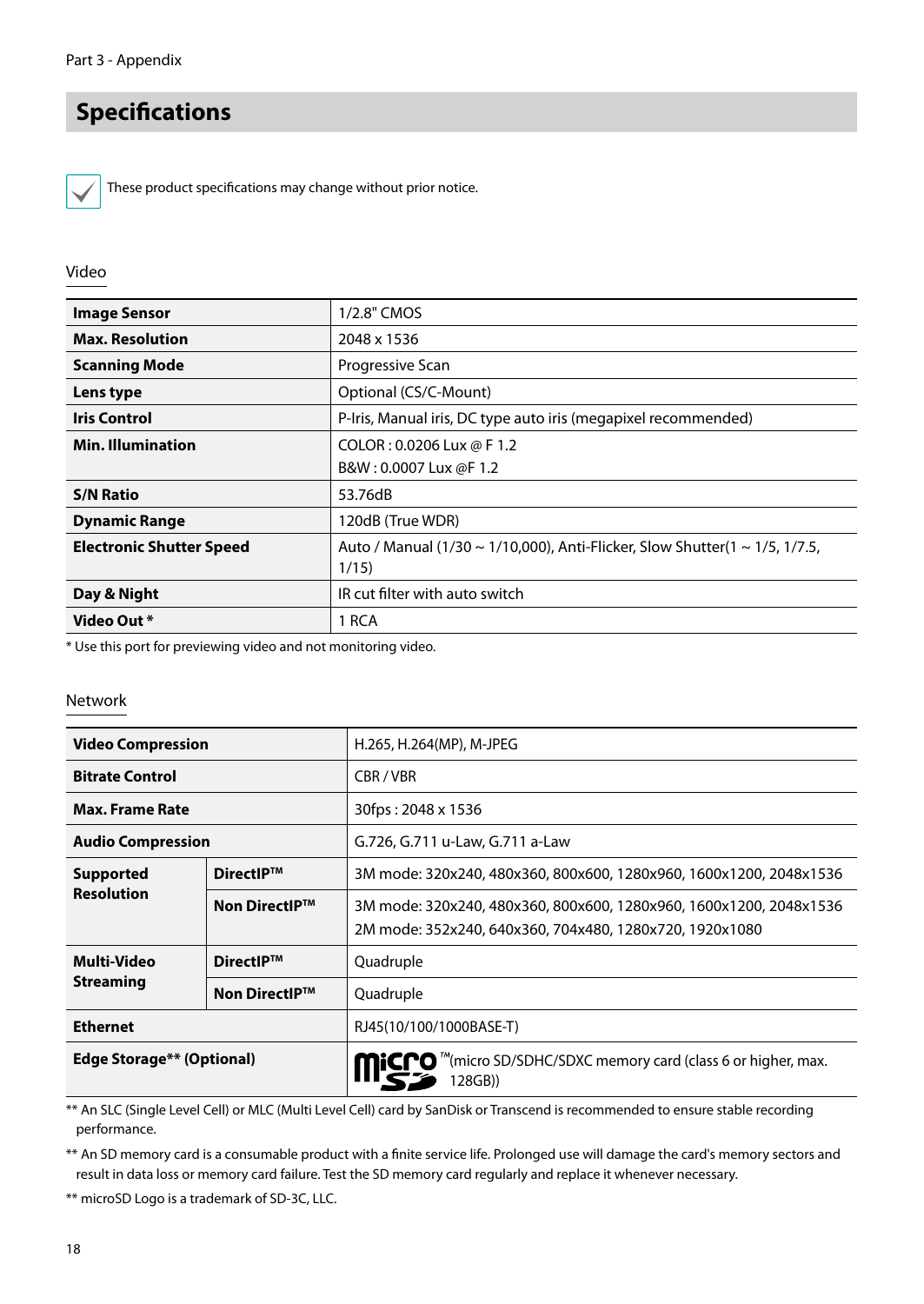$\frac{1}{0}$ 

| <b>Audio In/Out</b>  | Line-in 1ea / Line-out 1ea / Internal Mic 1ea                    |
|----------------------|------------------------------------------------------------------|
| Alarm In             | 1 TTL, NC/NO Programmable, 4.3V(NC) or 0.3V(NO) threshold, 5V DC |
| <b>Alarm Out</b>     | 1 TTL open collector, Max. load: 30mA, Max. voltage: 5VDC        |
| <b>Auto Iris Out</b> | 4-pin mini din jack (standard connection)                        |

## General

| <b>Operating Temperature</b>           | $-10^{\circ}$ C ~ +50°C (+14°F ~ +122°F)                                |
|----------------------------------------|-------------------------------------------------------------------------|
| <b>Boot Up Temperature</b>             | $0^{\circ}$ C ~ +50 $^{\circ}$ C (+32 $^{\circ}$ F ~ +122 $^{\circ}$ F) |
| <b>Operating Humidity</b>              | $0\% \sim 90\%$                                                         |
| <b>Power Source</b>                    | 12V <sub>III</sub> PoE(IEEE 802.3af, Class3)                            |
| <b>Power Consumption</b>               | Max. 6.0W                                                               |
| Approval                               | FCC, CE                                                                 |
| <b>External Dimensions (W x H x D)</b> | 75.6mm x 61mm x 129.3mm (2.98" x 2.4" x 5.09")                          |
| <b>Weight (Main Unit)</b>              | $0.42$ kg                                                               |